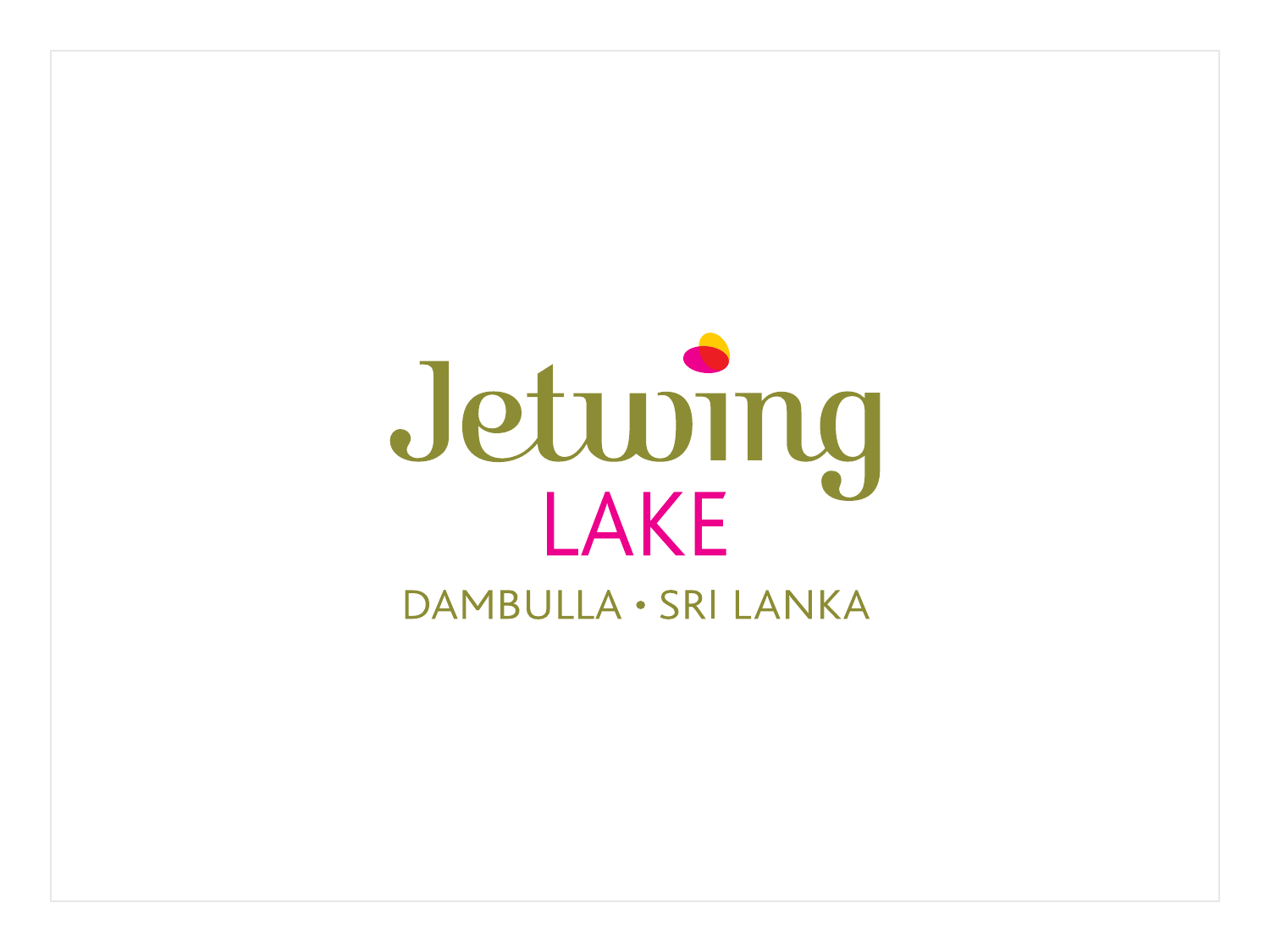

# Old World Charms

Dambulla boasts a rich heritage that spans through decades, long before the first settlers visited Ceylon. Situated within the Cultural Triangle, Dambulla is home to splendid architectural monuments that make up its unique heritage. Immerse yourself in all of its ancient grandeur and open your perspectives to the historic masterpieces of yesteryear.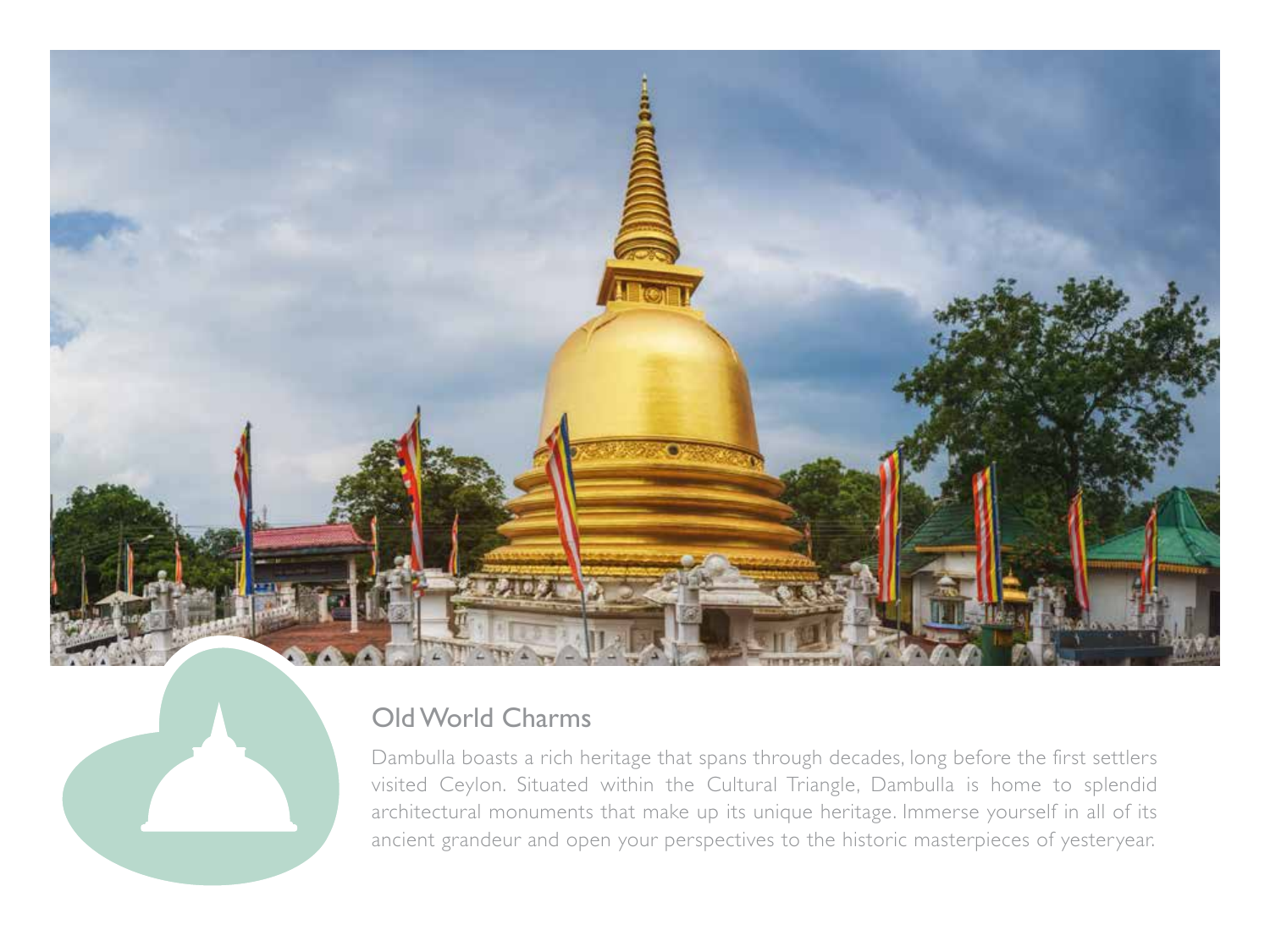



## Contemporary Design with a Classic Edge

Surrounded by nature in its rawest form, Jetwing Lake blends contemporary, stylish design with antique elements whilst maintaining commitment to environmental sustainability. Each element of design incorporates historical inspiration from Dambulla's dynasties as evident in all public spaces.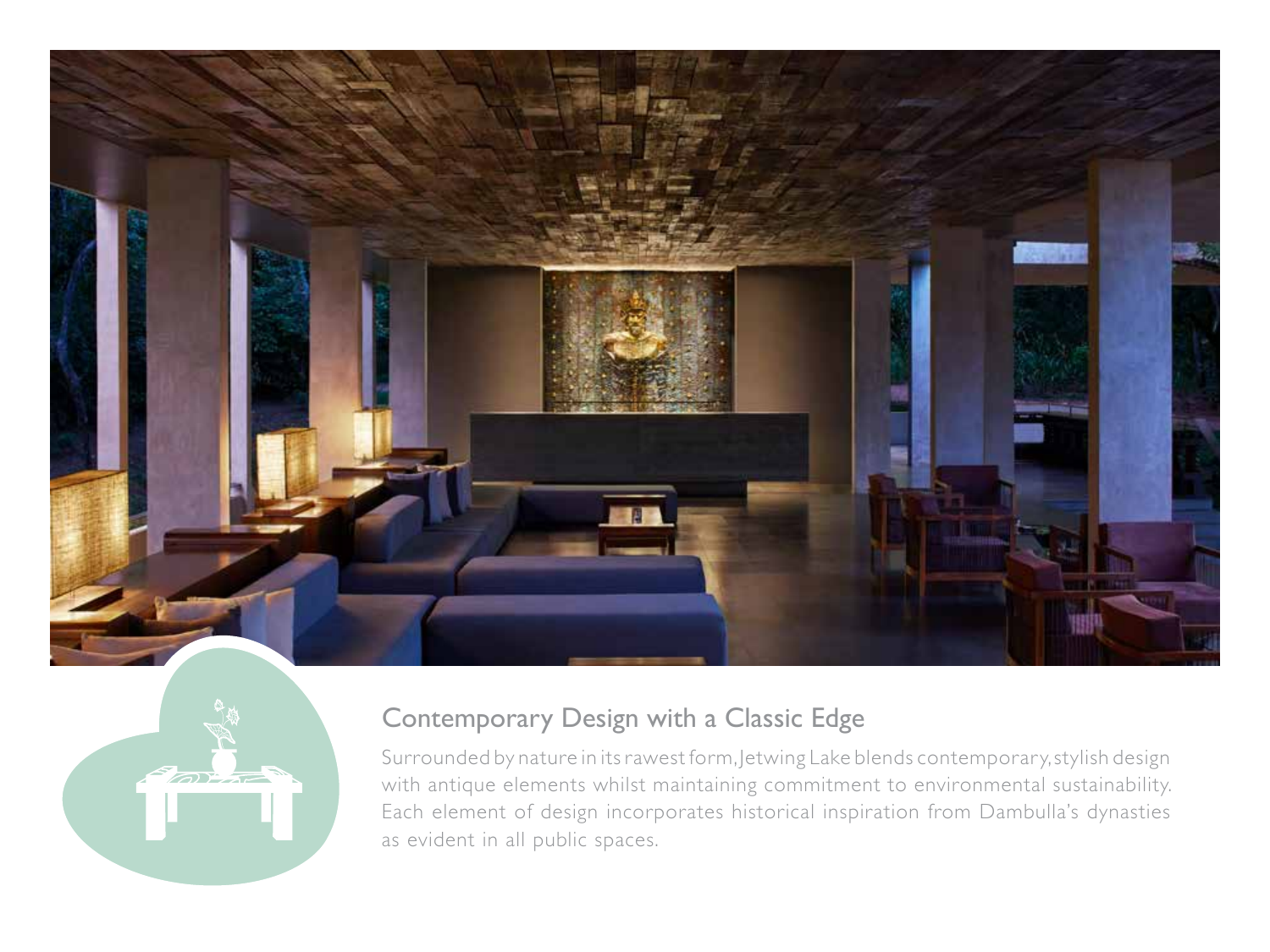



#### Luxury Brought to Life

At Jetwing Lake, each room is designed to utmost perfection that delivers in terms of opulence and quality, to provide you with the best experience. Wake up to magnificent, unparalleled vistas of the neighbouring regions. The Kalawel Kanda towers over Dambulla and the Siyambala Wewa lake boast an unforgettable view, especially at sunset. Revel in the architectural luxury that Jetwing Lake promises and experience what it feels to be treated like ancient royalty, with a contemporary twist.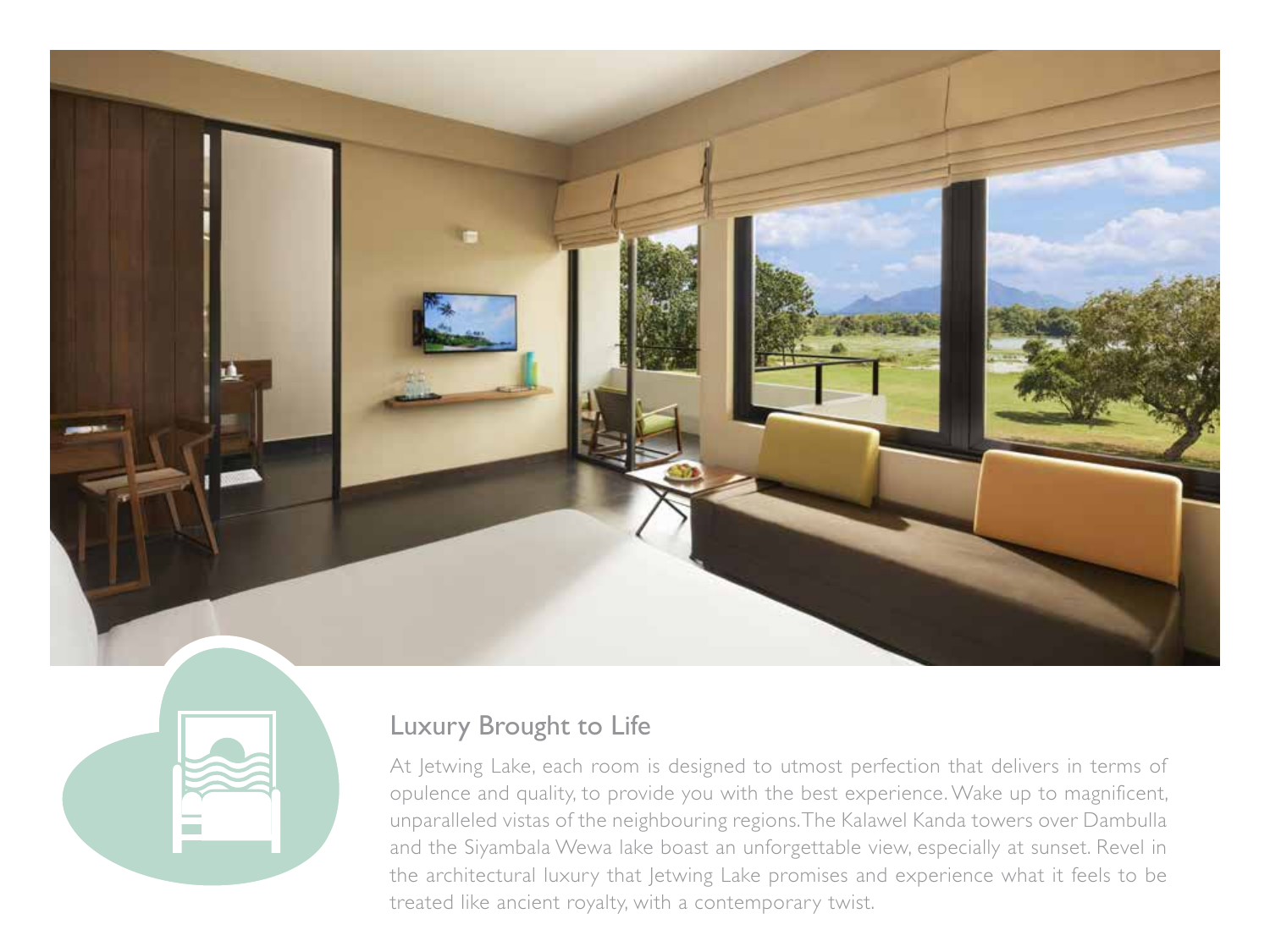



# Poolside Pleasures

Dambulla is well known for its lush, tropical climate. Enjoy a refreshing dip in the crystal clear waters of the pool. Stretching out to 71 metres the pool is a picturesque, azure strip that serves as the perfect complement to the Dambulla sun.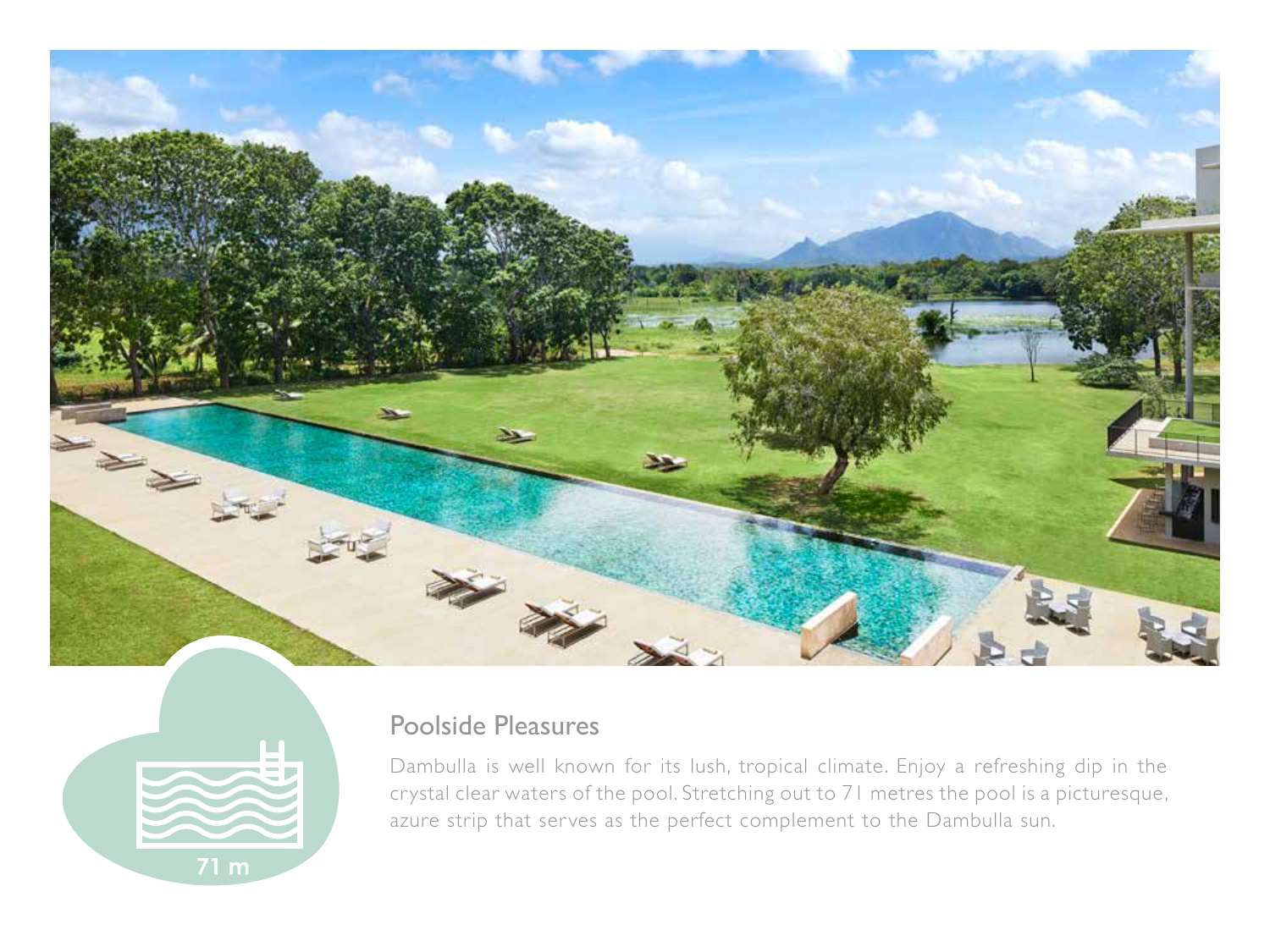

#### Culinary Excellence at its Best

Jetwing Lake offers signature dining options where you can choose to dine by the lake or under a canopy of leaves within the jungle, to name a few. Enjoy a refreshing beverage at one of our bars, or if you prefer Sri Lankan cuisine, head to the Viewing Gallery for a homegrown dining experience. The Chinese Restaurant Lu Lin houses an extravagant menu that will leave you spoilt for choice. Each meal is specifically catered to deliver an explosion of flavour that is on par with international standards of culinary excellence.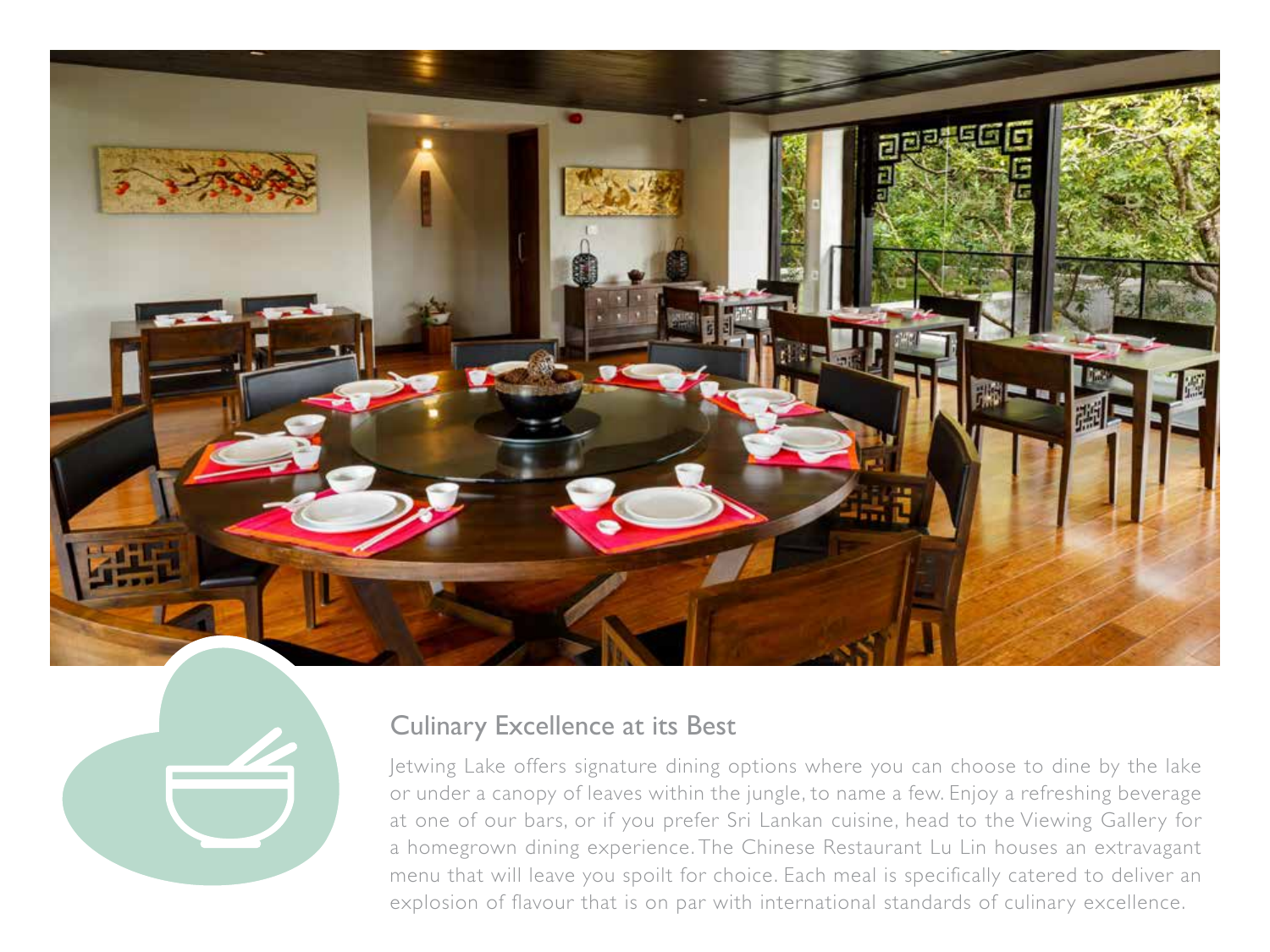



### Events to Remember

For memorable wedding events and functions, Jetwing Lake is equipped with all facilities that will make your function an unforgettable experience. Book your next event with us and let us take care of everything so you may enjoy the best celebrations that only dreams are made of.